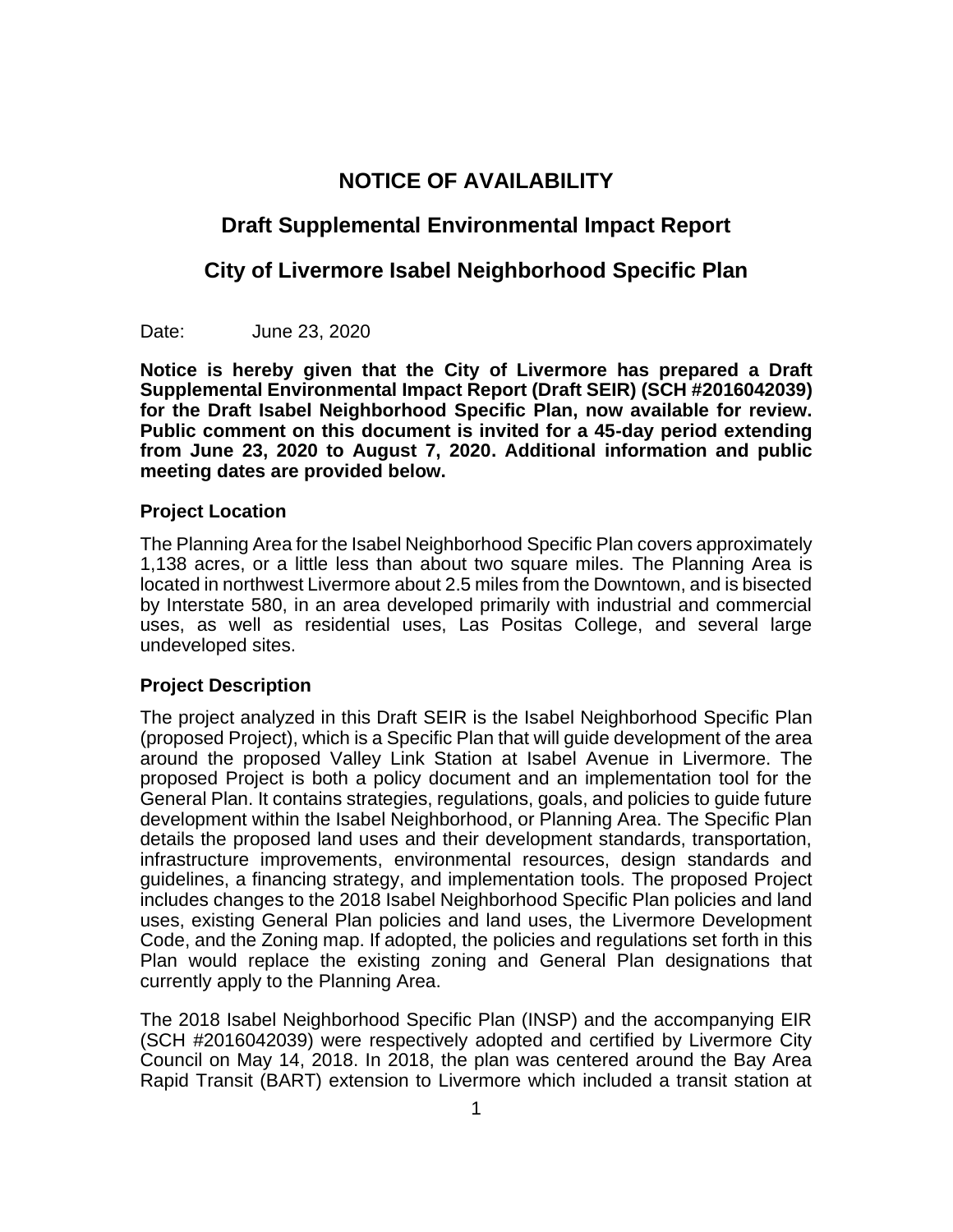Isabel Avenue. Implementation of the land uses in the INSP was made contingent by the City Council in its adopting resolution upon extension of BART to Livermore. Subsequent to City adoption of the 2018 INSP, the BART Board of Directors voted not to advance the BART to Livermore extension. Therefore, the approving actions were rescinded by the City Council and the 2018 INSP did not go into effect.

Efforts on rail transit in the region are now centered on Valley Link, which is being studied by the San Joaquin Valley Regional Rail Authority, established in 2018 through the enactment of Assembly Bill 758 by the State of California, to plan and deliver cost-effective and responsive transit connectivity between the BART system in the Tri-Valley and the Altamont Corridor Express. The proposed Valley Link rail system follows the same alignment in the Planning Area as BART with a station in the same location as the previously-proposed BART Station.

The City published a detailed Initial Study and Notice of Preparation (NOP) for this SEIR on November 20, 2019 and mailed the NOP to the State Clearinghouse for distribution to state agencies with possible interest in the project. The NOP publication initiated a 30-day public review period. During this time the City accepted written comments on the scope and content of the SEIR from the public and agencies. The City also held a public scoping meeting on December 17, 2019 to gather input. The City advertised the scoping meeting in the NOP, on the City's website and social media outlets, and via the email distriubtion list established for this project.

### **Environmental Topics Evaluated**

The Initial Study prepared and distributed in November 2019 found that no new or more severe than already evaluated impacts would occur as a result of project changes for Land Use, Population, and Housing; Aesthetics; Biological Resources; Hazards and Hazardous Materials; Hydrology and Water Quality; Utilities and Service Systems; Public Services and Recreation; Geology and Soils; Cultural and Tribal Resources; and Agricultural Resources. The Initial Study determined that the significance of impacts related to Air Quality; Energy, Greenhouse Gases, and Climate Change; Noise; and Traffic and Transportation could potentially be affected, largely due to changes in the type of rail extension to the area. These resource topic areas are analyzed as part of this SEIR. The SEIR also evaluates potential cumulative and growth-inducing effects of the proposed Project.

It should be noted that this SEIR analyzes changes to the INSP. The Valley Link rail system is undergoing its own environmental review by the agency planning that system. More information on the Valley Link rail project is available at [https://www.valleylinkrail.com.](about:blank)